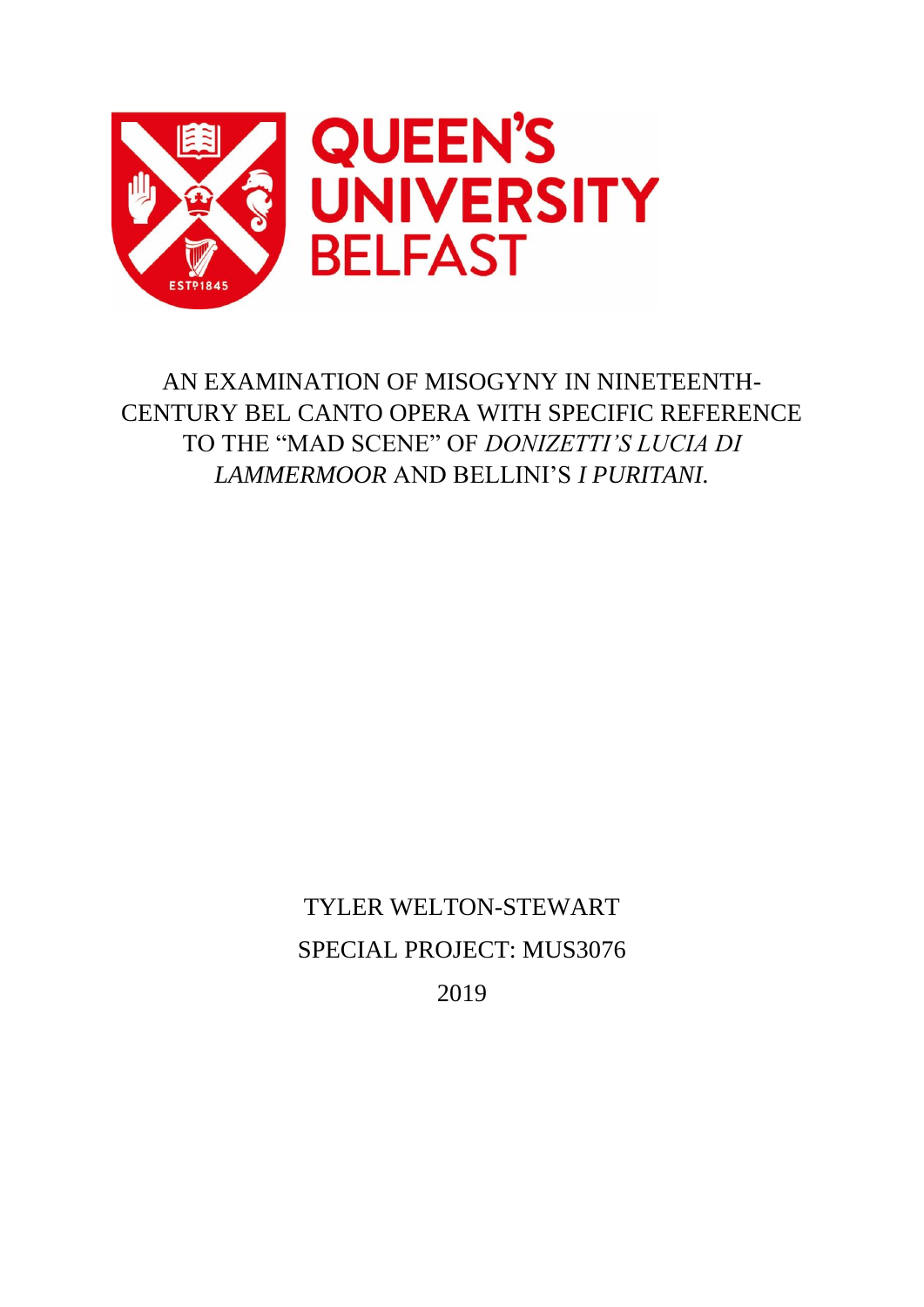## **ABSTRACT:**

This project will seek to examine misogyny and insanity in nineteenth-century bel canto opera with reference to two renowned mad scenes and consider whether these scenes are inherently misogynistic. The operas that will be discussed are Donizetti's renowned *Lucia di Lammermoor* (1835) and Bellini's *I Puritani* (1834). Society at the time of these opera's premieres will be examined to further question if these scenes are a by-product of a macabre interest, or a device of female oppression.

## **Contents**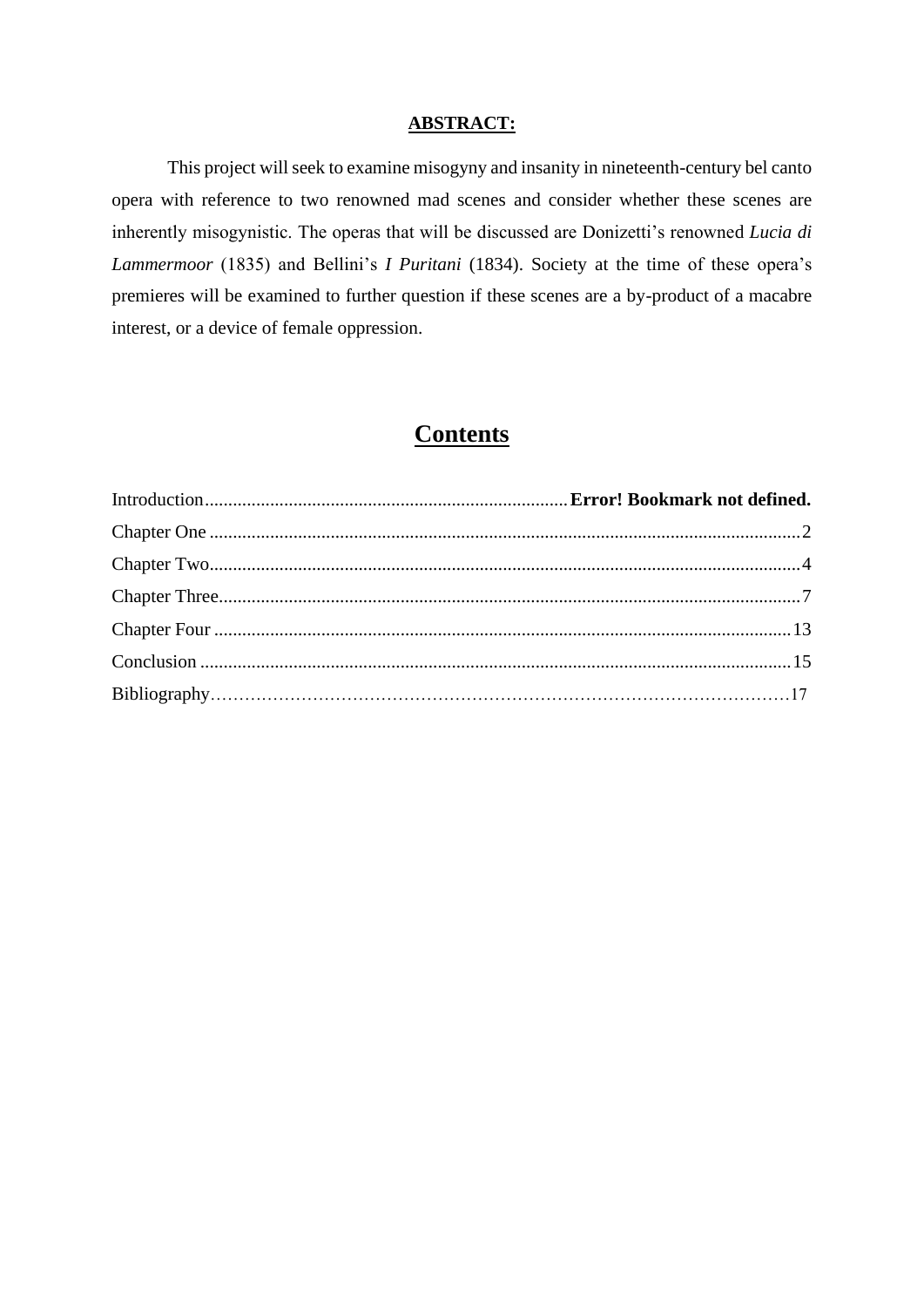#### **INTRODUCTION:**

Since the inception of opera, composers have revelled in the drama that madness can play in their works. The term "bel canto", translating literally to "beautiful singing" is often also noted as a sub-genre of opera to denote a specific form of composition and singing in the early nineteenth century. It is in this world of beautiful singing in which we find a sinister obsession with mad scenes. Typically, finales in bel canto opera test the female lead vocalist to their utmost, with incredibly difficult coloratura, legato, and staccato lines all being tackled in just one aria. With some of the most inspiring languid singing in operatic history, a question must be asked to why there is such a fascination in the nineteenth century with closing operas with depictions of madness, with its connotations of hysteria, violence, and anger?

The nineteenth century has long been considered an era of expression, Gothicism, and the macabre. With psychology still in its infancy, but developing at great pace, society was in an optimum position to attribute to women all manner of afflictions – most notably: "hysteria". Psychology and fascination with the macabre could have catalysed the inevitability of women in opera on stage in fits of uncontrolled "madness". One must therefore ask, are these scenes influenced by a misogynistic society due to the extreme demands on the female vocalists, in addition to the subject matter, or a mere by-product of an intriguing allure of the mind? In this essay, women and society in the nineteenth century must be discussed in order to gain an appreciation of how oppression came in many subtle ways. Advances in psychology and interest in the romantic nature of the macabre and gothic will also be considered in order to provide an answer to whether the mad scene was – and is – a tool of misogyny or a mere consequence of popular interest in the aforementioned areas. The bel canto mad scene – especially the arguably greatest pillar of bel canto opera: *Lucia di Lammermoor –* will be discussed to highlight if, and how, misogynistic values in society at the time were transferred onto the stage.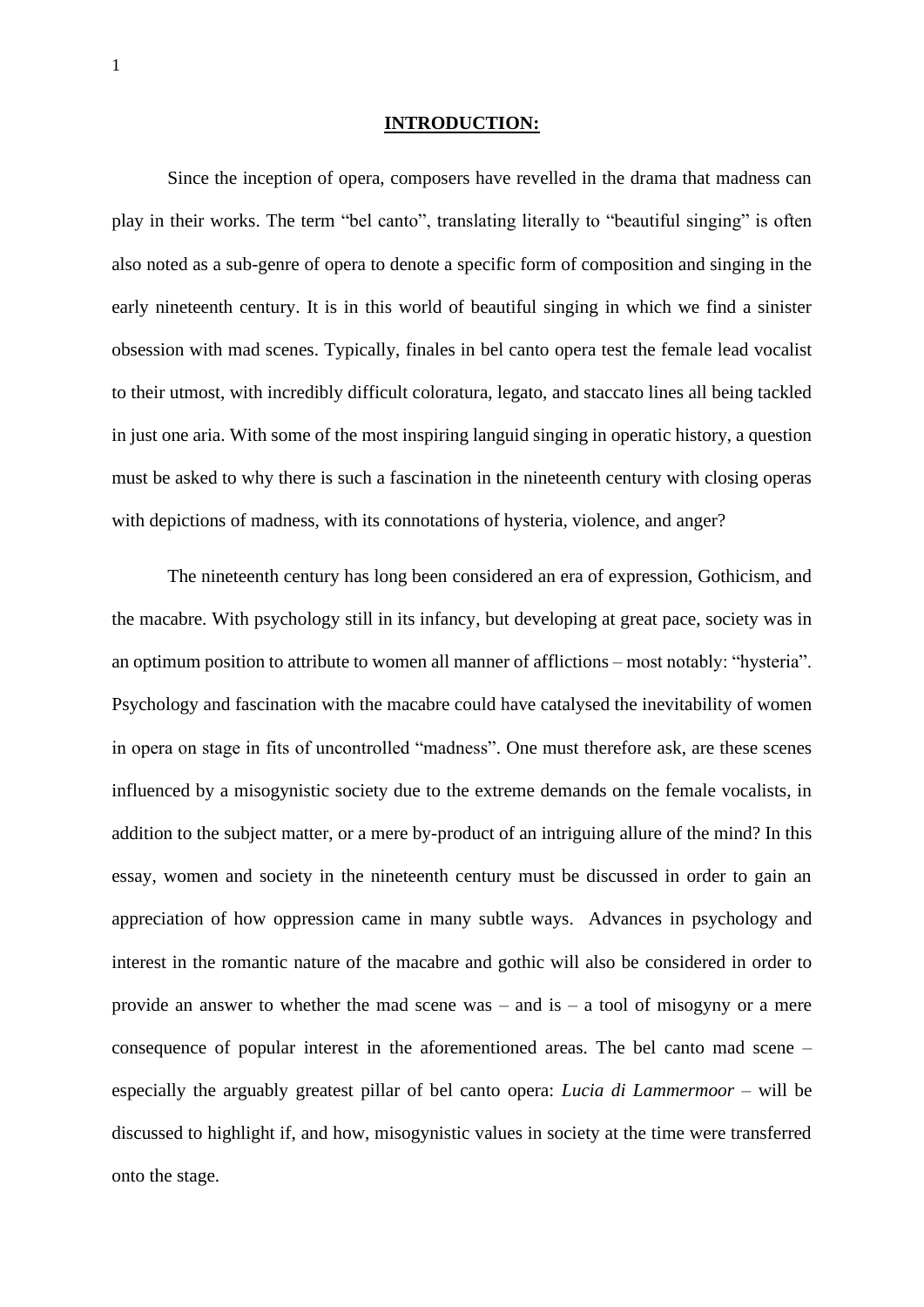#### **CHAPTER ONE: WOMEN AND SOCIETY IN THE NINETEENTH CENTURY**

When one thinks of female oppression in history, the nineteenth century is one of the more apparent eras in which we can clearly see evidence of misogyny. Women were still in a domesticated state in the nineteenth century, and this came with certain emotional expectations as Shields notes in her examination of gendered emotion:

The definition of women's ideal emotion evolved contemporaneously with the identification of women as the centre of the household. This domestic image of woman featured emotional temperance and equanimity as its defining themes. Emotionally, the successful household manager was portrayed as expressing calm mother-love and unruffled housewifeliness.<sup>1</sup>

While a typical woman's place remained in the home, the nineteenth century witnessed the rise of what one now refers to as "first-wave feminism". The first-wave feminist campaigned for equal rights in law, but also fought for a cultural right. The right to pursue one's own interests, without any concern of gendered stigma.<sup>2</sup> This challenge to society's norms is therefore enough to question the innocence of the many bel canto mad scene finales in opera as, while feminism at the turn of the nineteenth century was still in its relative infancy compared to modern day feminism, the discussion of it alone and its formation from concept to a genuine movement most definitely would have become public knowledge.

Despite debates of rights for women, the lack of any upward mobility for working women meant many still had to rely on marriage for any financial support. Working class women were looked down upon but it was the middle-class women, of whom had more

<sup>&</sup>lt;sup>1</sup> Shields, A, Stephanie. "Passionate Men, Emotional Women: Psychology Constructs Gender Difference in the Late 19th Century"*, History of Psychology*, Vol. 10, No. 2, 2007, pg. 98.

<sup>2</sup> Heilmann, Ann. "First-Wave Feminist Engagements with History: Introduction." *Victorian Review*, vol. 31, no. 1, 2005, pp. 1–4. JSTOR, www.jstor.org/stable/27793561.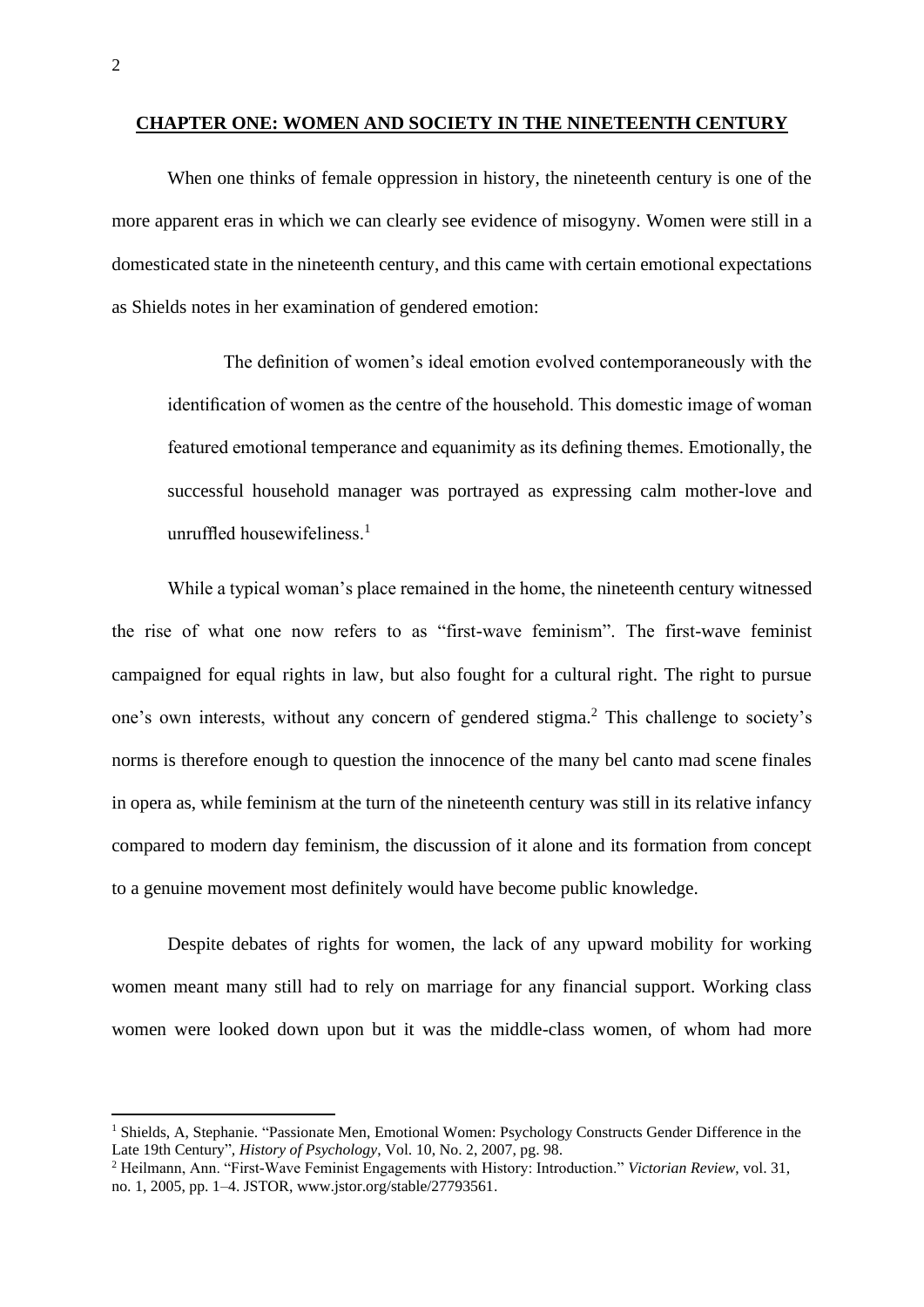opportunity to find a respectable husband, were seen as unusual for going against social norms. Furthermore, low wages and abysmal working conditions meant that those determined to make their own path for themselves realised that the only way to survive would be to live a life of domestic servitude.<sup>3</sup> Protests for access to higher education and better social welfare schemes were difficult to be passionate about when one's morale had been beaten down by male employers in addition to having little energy due to long hours and tough working conditions in factories.

Fighting for social reform was even further inhibited when many women of all classes were indoctrinated to be a "True Woman". Women were reminded of their task to be a good and loyal wife, in addition to a dutiful mother in order to do their part for the progress of a civilised society.

Patriarchal propaganda was clearly in great abundance in the nineteenth century. If a young girl growing up at home, she would be groomed to accept her eventual place as a dutiful housewife. If a working in a factory, one would be looked upon with distain and coaxed into finding a husband and raising a family. At church, one would find lectures of fulfilling a woman's obligation to God: to have children and to be loyal to one's husband.<sup>4</sup> This concept of the True Woman was not without its misogynistic faults as Cruea notes: "Ironically, while a True Woman was assumed to be a pillar of moral strength and virtue, she was also portrayed as delicate and weak, prone to fainting and illness."<sup>5</sup>

Therefore, one can see the struggles of women in the nineteenth century as a woman's livelihood was shaped from a duty to a patriarchal society. A woman who sought to break from this way of life and find work – most likely – in a factory was unfeminine and unnatural. We

<sup>3</sup> Cruea, Susan M., "Changing Ideals of Womanhood During the Nineteenth-Century Woman Movement". General Studies Writing Faculty Publications, Paper 1, 2005, pg. 187

 $4$  Ibid.  $\wedge$  pg. 188

<sup>5</sup> Ibid. ^ pg. 189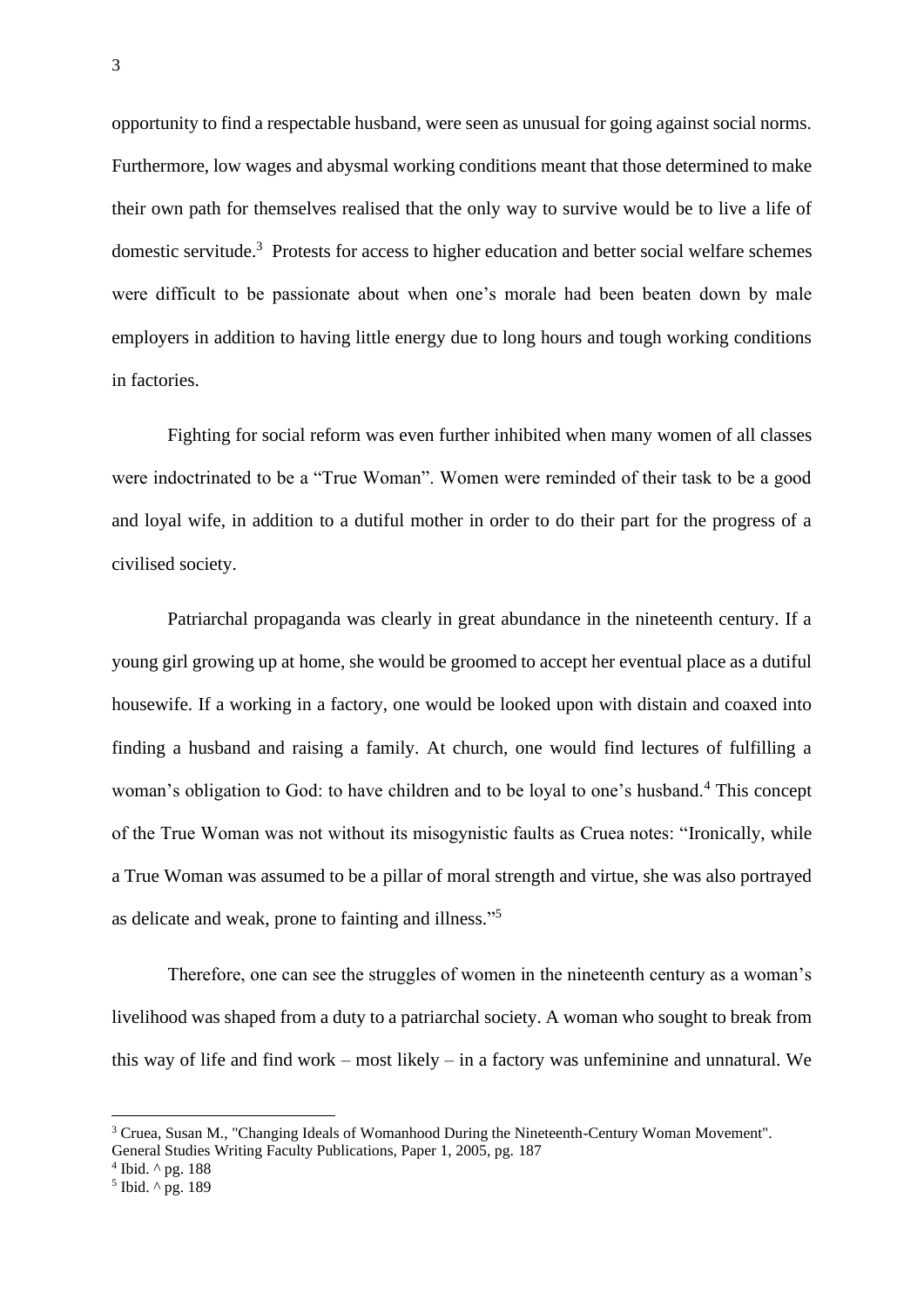can also women were gently persuaded into continuing and aiding a misogynistic society as it was taught to them directly from birth and patriarchal values continued to be hammered into women at home, church, and even the workplace. Motherhood and the role of the wife was a pivotal task given to women by God and it is no surprise as to why many ended up as housewives weather one wanted to or not. For many, it had been passed down to them from their own mothers. For most, it was the only way to survive and have the energy to quietly protest in women's salons.

## **CHAPTER TWO: ADVANCES IN PSYCHOLOGY AND THE IMPACT ON WOMEN**

The women that spoke out against the very much male tailored society, as mentioned earlier, were looked upon with much disregard and seen as selfish. Feminism was a reckless rejection of God's plan for women, and a self-interested hinderance of society's progression in both the minds of men and many women – who knew little else than to agree with their husbands. Medically speaking, women had been regarded as the weaker sex due to their reproductive organs and functions, and with the growing interest in psychology, it was only a matter of time before faults were found in the minds of women in addition to bodies.

When observing insanity, we see that Shakespeare's 'Ophelia' paved the way for a fascination with mentally ill women as a plot device in this advancing era of psychiatry. Her pleasantness and pliant nature being of interest to men as Sigurðardóttir notes:

'The Ophelia' became a popular subject for painters in the nineteenth century, and female inmates of English asylums were often made to mirror her appearance; wearing white, keeping their hair unbound and unruly, and wearing wreaths of flowers and branches on their heads.<sup>6</sup>

<sup>6</sup> Sigurdoardottir, Elisabet Rakel. "Women and Madness in the 19th Century: The effects of Oppression on Women's Mental Health", (Master's Thesis), *University of* Iceland, 2013, pg. 5.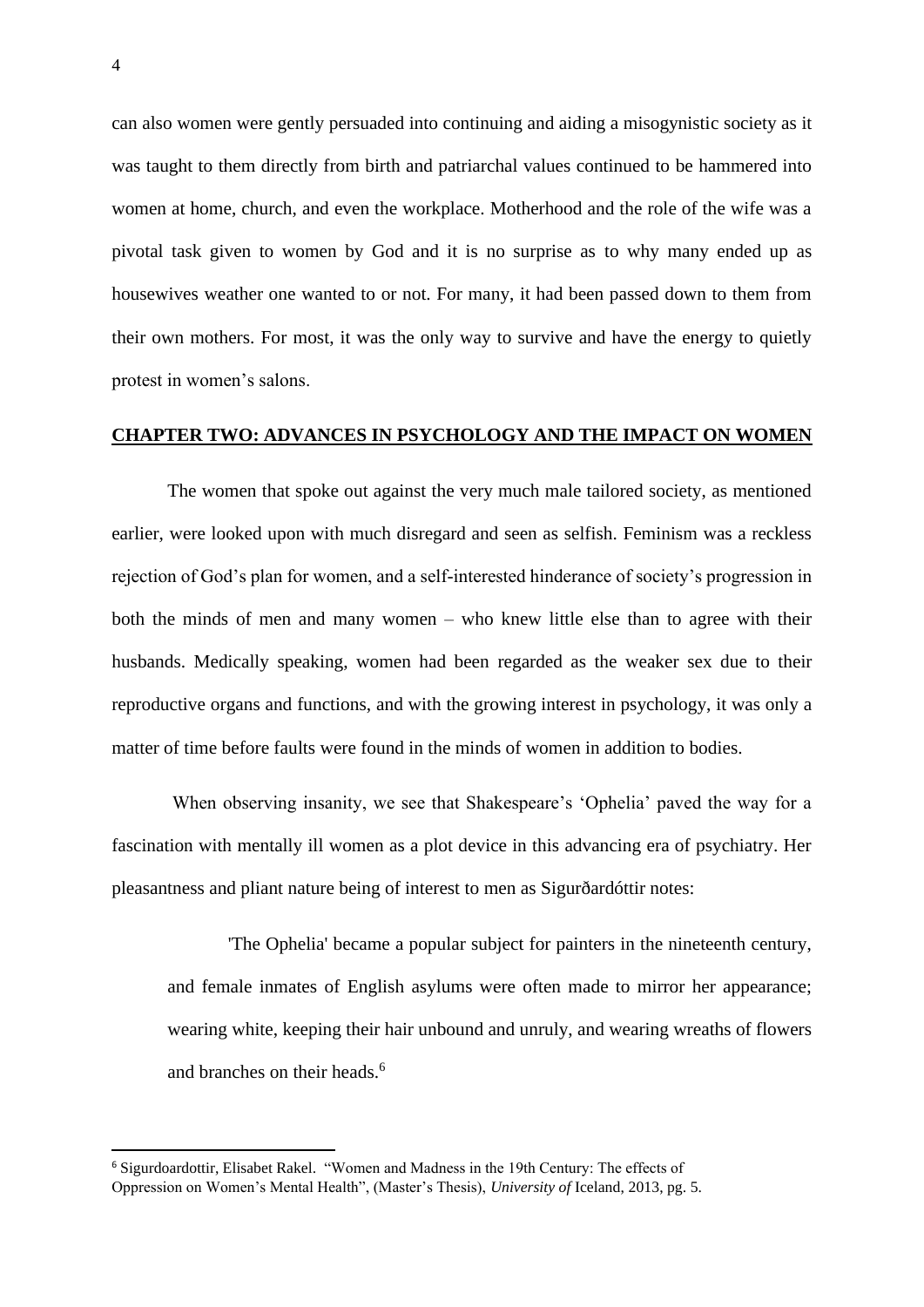The idea of women being obedient and of a gentle disposition in a patriarchal society fits only too well within the societal etiquette of the nineteenth century. Following on from the concept of a 'True Woman' as women were meant to uphold their moral duties to have children and care for the home while also being passive and submissive. From this, one can predict where this intrigue with mentally ill women would go and it was only a matter of time before the idea found its way to the stage.

Following on from earlier discussion, the relatively new idea of examining the mind had already become polluted with a misogynistic ideology by dressing female patients in the uniform of 'the Ophelia'. Clad in white nightdresses and wearing flowers, it did not help matters much that women far outnumbered men in these new psychiatric hospitals; bringing forth a growing consensus that women's minds were delicate and at greater risk of succumbing to mental illness: ""The medical warnings against any activity that might change women's domestic status, seen as a fact of God and nature, were deafening" (Appignanesi, 120)<sup>"7</sup> One also forgets that new ideas are often met with contention and rejection, the development of feminist ideals were further evidence in a patriarchal society that these women who sought to challenge their society's norms were mentally ill and must be committed to asylum.<sup>8</sup>

Discussing the case of Edith Lancaster in 1885, Fauvel notes:

Henry Lanchester learned that his daughter Edith had fallen in love with a man who was not only poor [...] Lanchester turned to the psychiatrist George Fielding Blandford, who decreed that Edith's "free love" was tantamount to "social suicide" and that his daughter could now be viewed as a "monomaniac" whose brain had been "turned by socialism".

 $7$  Ibid.  $\wedge$  pg. 6.

 $8$  Ibid.  $\wedge$  pg. 6.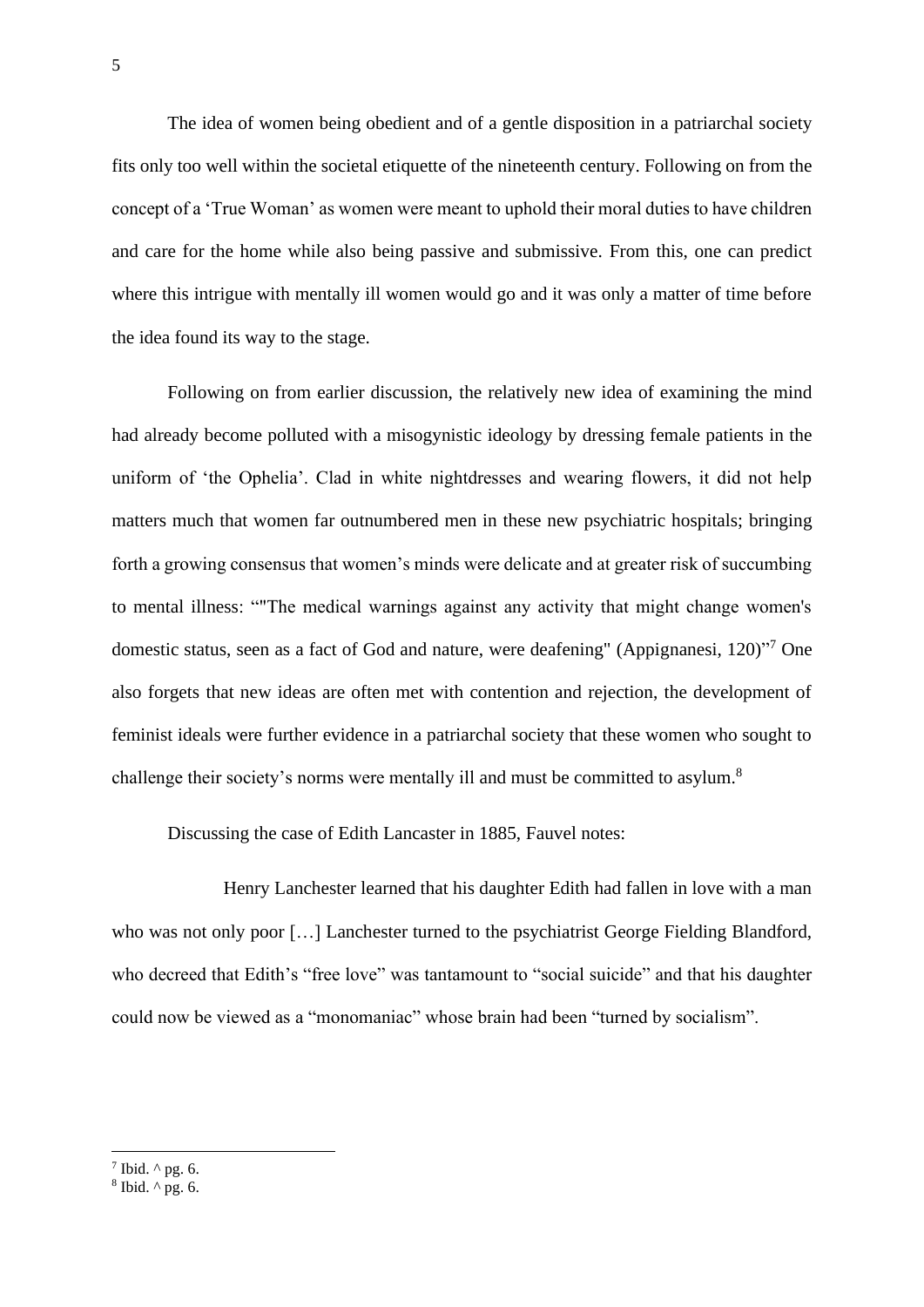A classic case of a woman trying to express her own feelings and assert her own free will being rebuked by the male figurehead in her family and consequently locked up in an asylum without any evidence of mental illness. Such is the problem of this patriarchal society of the nineteenth century; women who were pushing the were seen as insane and the male practitioners of this new medicine agreed. Men deliberately turning to psychiatric services in order to extinguish feministic rebellion is yet another advantage men had over the women in their society. Interestingly, here we can see the 'scientific' leap between unnatural women in God's eyes – wanting to work for themselves and not marry – to the accusation that these unnatural women were mentally unstable. Men had essentially conjured up the ability to imprison women under the reasoning that the women in question were ill, and we are quite able to see that the diagnoses of these illnesses could stem from almost anything the male declared.

Sigurðardóttir further notes an interesting point about the character of Bertha in *Jane Eyre*:

[...] Bertha symbolizes the rage and madness that Jane herself was shown to be capable of at the beginning of the book, but unlike Bertha, Jane has managed to contain her anger. […] Bertha is a very notable symbol of the Victorian woman who has gone – or is going – insane due to her imprisonment and restrictions.<sup>9</sup>

This bears striking resemblance to the character of Lucia in Donizetti's *Lucia di Lammermoor* that I shall be discussing in greater depth later. Donizetti's Lucia is forced to marry a man she does not love and, as a result, is driven into a mad frenzy and stabs her new husband until he is dead. Here one notes the comparisons one can draw between real life society in the nineteenth century and the renowned operas of the bel canto. Two characters, both driven

<sup>9</sup> Ibid. ^ pg. 18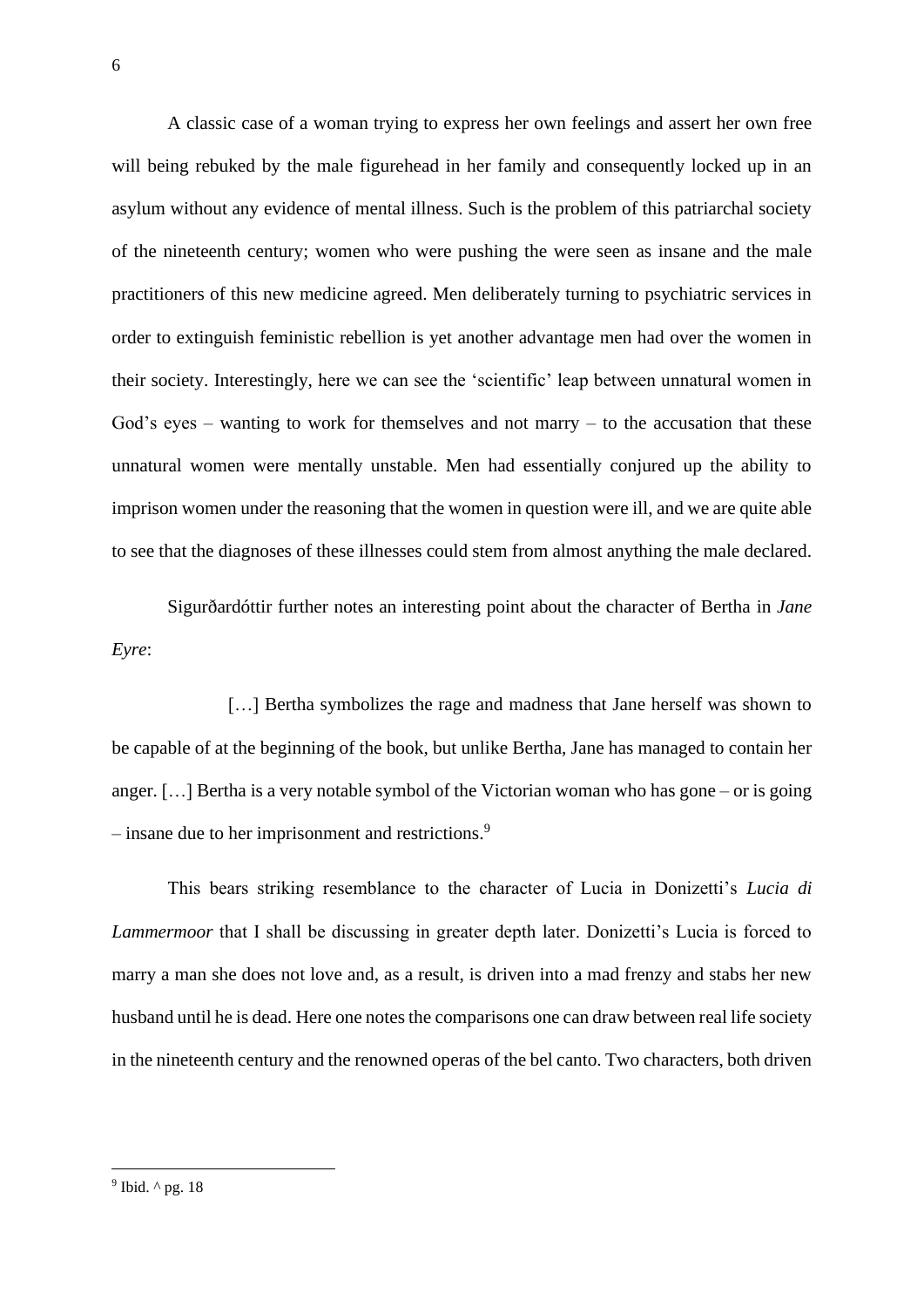mad due to the circumstances in which they are forced into and the tragedies that ensue from their inevitable mental collapse.

The birth of psychiatry and rise of the asylum thus help to shed light on the misogyny of nineteenth century society. Institutions for the sole purpose of helping to 'correct' those that had strayed from the path of the 'True Woman'. One also can highlight the concerning relationship between the fascination of madness in the theatre of Shakespeare and the impact on psychology which would later resurge in bel canto mad scenes.

# **CHAPTER THREE: THE BEL CANTO MAD SCENE – LUCIA DI LAMMERMOOR (1835)**

In 1835, Donizetti created what could be considered the quintessential bel canto opera: *Lucia di Lammermoor*. The opera is based on Sir Walter Scott's 1819 novel *The Bride of Lammermoor*. Interestingly Donizetti made some changes in his adaption, most notably: the change from Lady Ashwood being the antagonist the book, whereas in his opera, Donizetti gives this role to Lord Ashwood, Lucia's father. A common feature in nineteenth century society: the male figurehead of the family being the master of the house.

The aria 'Regnava nel silenzio' is Lucia's entrance aria in which she remembers the night when the ghost of a woman killed at the fountain warned her that her romance with Edgardo would end in blood. Her maid then tells her she must abandon any love for this man and follow the wishes of her family. In this scene we have a woman wishing to break with tradition and her maid trying to make Lucia see reason. This is not dissimilar to a motherdaughter relationship as mentioned earlier in educating daughters to follow the traditional path. However, Lucia remains fervent and the remainder of the opera appears almost as a commentary to what happens to one when one refuses to listen to patriarchal reason.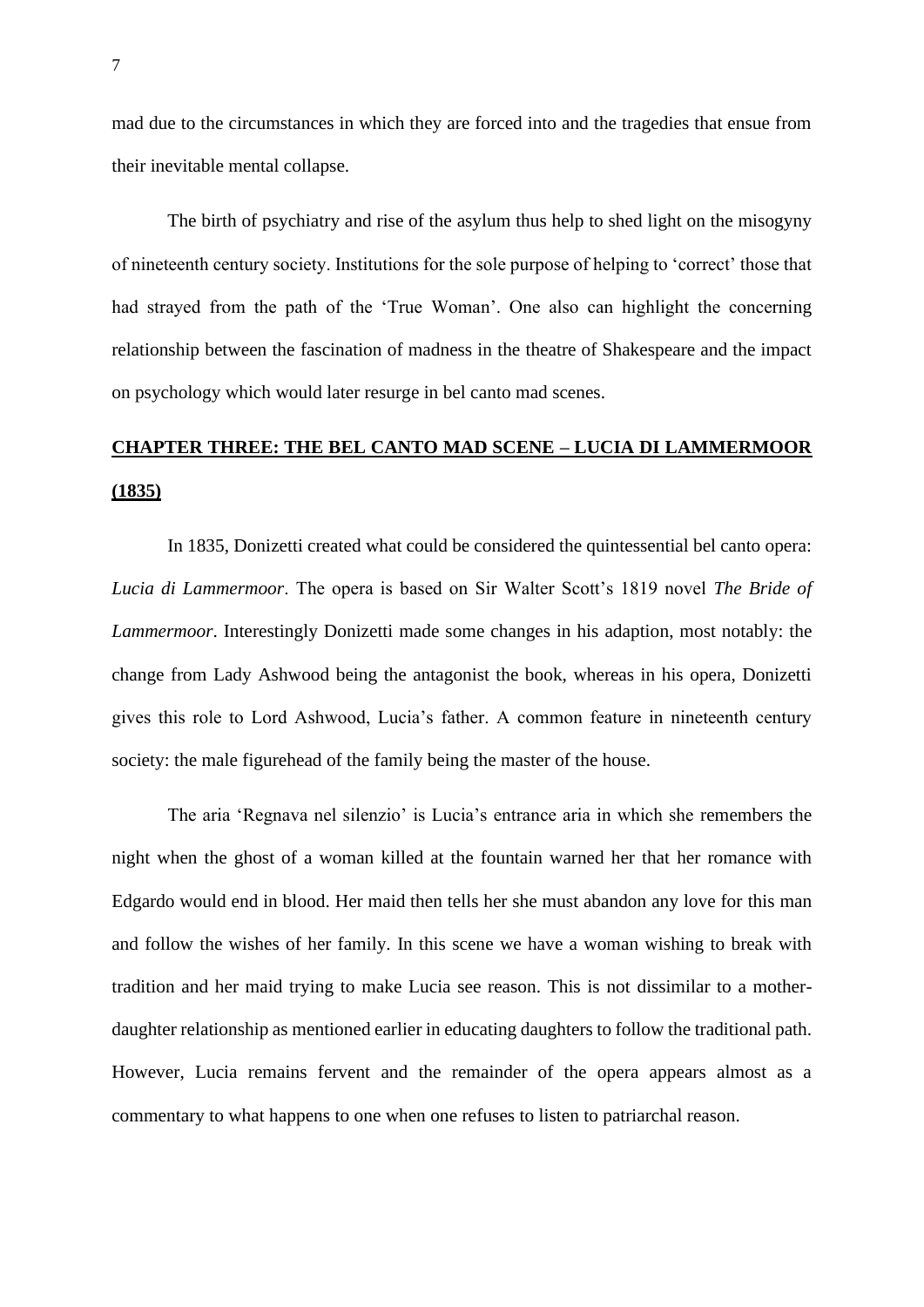The opera's mad scene is a culmination of dramatic events; the greatest of which being Lucia's forced marriage to Enrico. Clement argues that this mad scene is a moment of freedom for Lucia, noting:

Pretty feebleminded everyone says. But no, they are hardheaded, bent on holding on to their desire even when everything gets in the way. The madwomen who sing are stubborn and determined in their song, and their intertwining voices scale the walls of reason, reaching higher than what is sensible, far higher than reality.<sup>10</sup>

Clement gives fresh opinions on Donizetti's mad scene as one can see from the passage above. An argument that suggests that the men around her are mad, while Lucia is in fact the only sane person in the room, clinging dearly to her love for Edgardo, clinging dearly to her voice, and expressing it again and again at greater volume, at higher pitch. While many women were abandoned in asylums for disregarding the rules of society, that is not to say many women did succumb to mental illness under such patriarchal dictatorship. Lucia may have found some freedom within her dream, but this is at the cost of her mental wellbeing: "The curtain falls on Lucia's jubilation, set free and rising still."<sup>11</sup> Uniquely, this could be an argument both for and against the labelling of Donizetti's *Lucia di Lammermoor* as misogynistic. Clement's Lucia rejects the confines of a real-life mentality and instead embraces her madness. However, this also makes one reflect on the unfortunate reality that Lucia has ostracised herself from the real world, from society, and had she not died at the end of the opera, one most likely would have found her too locked away like so many women before her.

<sup>10</sup> Clément , Catherine. Opera: *The Undoing of Women, trans. Betsy Wing,* University of Minnesota Press, 1988. pg. 88  $^{11}$  Ibid.  $^{\wedge}$  pg. 90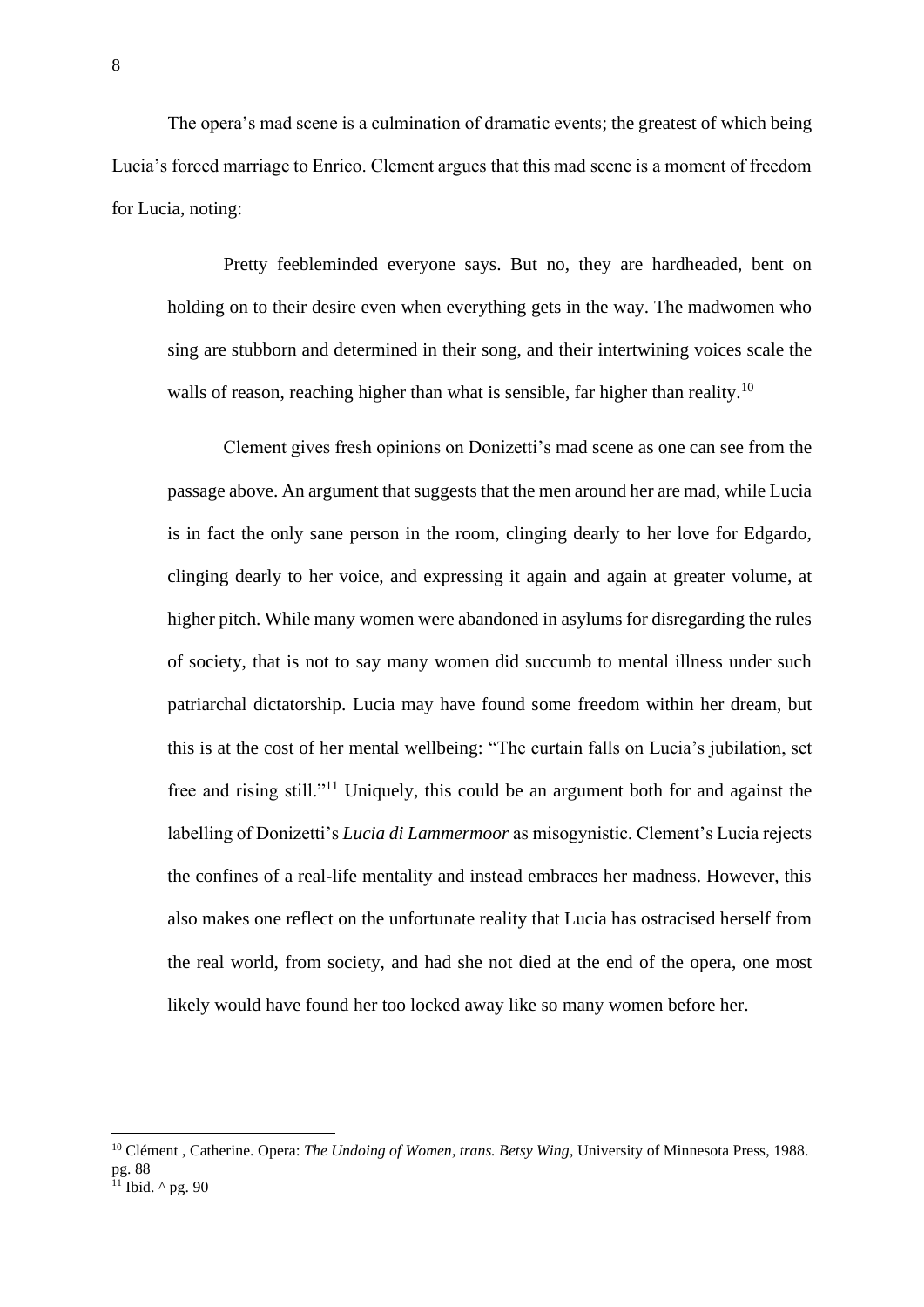While Smart agrees with this sentiment to an extent, the view that the bel canto mad scene – particularly for Lucia – could be declared as a liberation for women, she also expresses some disagreements. Smart further expands on the evolving perception of Lucia's supposed madness; the traditionally favoured "sepulchral"<sup>12</sup> nature of Lucia's mental collapse and the beginnings of what some argue as a feminist victory, a positive moment of liberation that we are seeing in recent feminist literature. Noting the difference between Scott's original and Donizetti's adaption, Smart writes:

While Scott's Lucy is inarticulate and frightening, more animal than human, the operatic Lucia seems detached from reality but disarmingly voluble, expressing pretty sentiments in gracious, highly stylised language. In other words, compared to the alarming realism of Lucy's breakdown, Lucia is anesthetised, celebrated with tuneful music and an appealing visual portrayal.<sup>13</sup>

While Lucia's apparent vocal freedom in Donizetti's scene could be interpreted as the character finding relinquishment from patriarchal society in her own madness, Lucia's freedom remains bound by harmonic, and formal conventions. The significance of the language Lucia is given compared to the original Lucy must also be addressed; these are not the wild ramblings of a crazed woman. Lucia instead of aware, focused, and quite lucid compared to the almost animalistic Lucy of Scott's novel.

Comparing with Clement's argument that these mad scenes are a "leap into space" – a metaphor for attempting to find freedom within the madness – Smart disagrees by noting the irony of assuming there is any other space for a woman to leap into. Whether it be the coloratura notes in the vocal line that must be adhered to, or the very plot itself which will always result

<sup>12</sup> Smart, Ann Mary. "The Silencing of Lucia." *Cambridge Opera Journal*, Vol 4, No. 2, p.119, 1992.

<sup>13</sup> Ibid. ^ p.124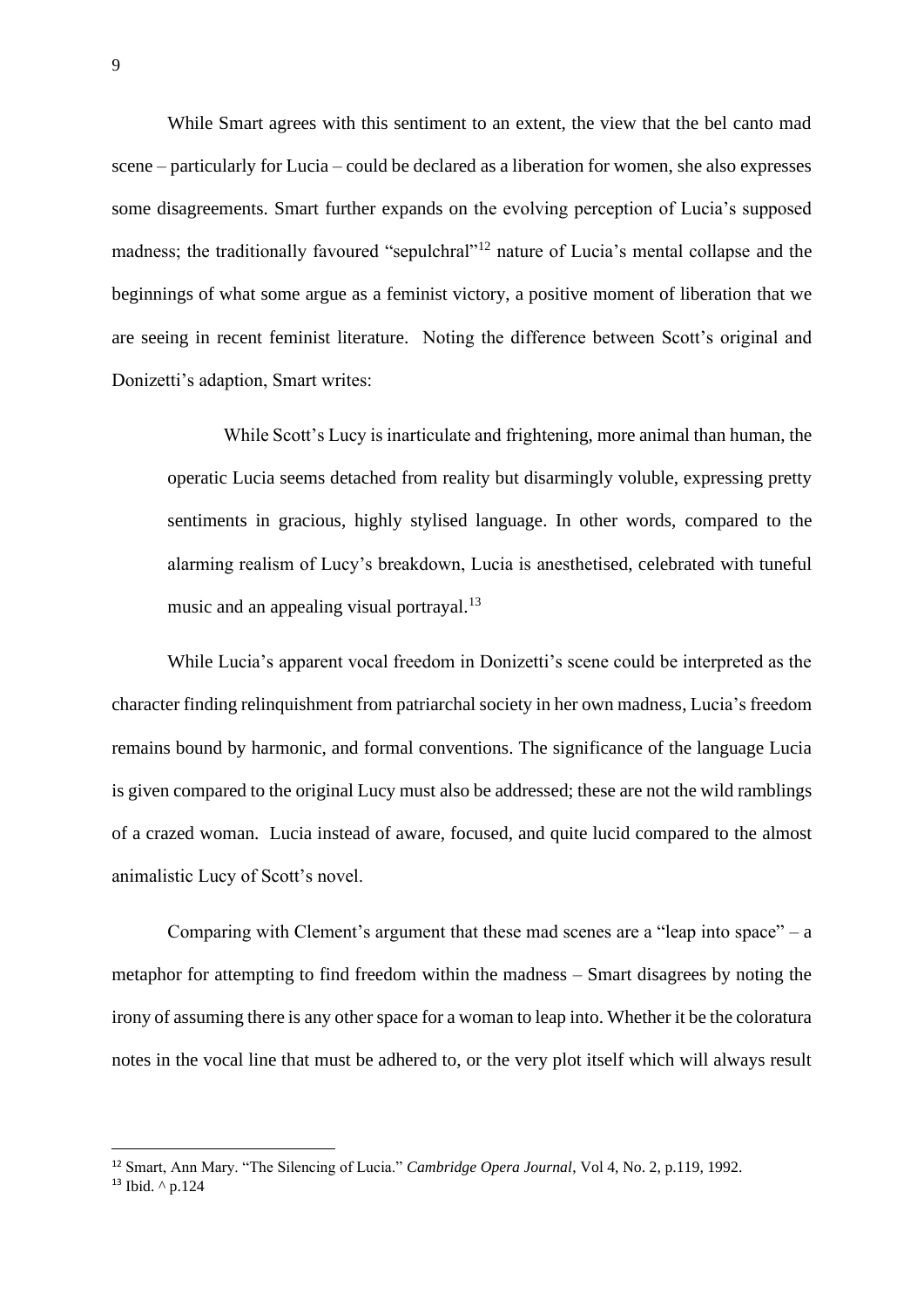in Lucia's death, one must remember she is bound in a misogynistic tomb, regardless of how pretty and freeing the music may make it seem.<sup>14</sup>

Again, one can see a connection between the stage and life outside of the opera house when looking at working class women. Many women had work to survive but there were those who tried to support themselves as a means of protesting the social norms of the era. However, one commonly finds that there would always be a reminder of oppression for women no matter where they were: if they were in the home they would be bound to the whim of their husbands, if they were in church one would hear arguments of the virtues of a dutiful wife. In Donizetti's mad scene, while some claim Lucia has found freedom, one cannot help but note that Lucia is, and will always be, oppressed due to her gender. The denial of her free will to marry the man she loves in the plot that drives her to madness, or the notes the composer gives her to sing, Lucia's fate is sealed.

Furthermore, the fetishization of something so simple as Lucia's physical appearance provides a reminder of the misogynistic society this opera was created in. A common feature of many productions even today is the image of Lucia being "clad in a white nightdress, with dishevelled hair, [...]"<sup>15</sup> Smart further notes the judgement Lucia faces for simply looking back at her observers:

The formation of the chorus thus creates a literal frame around Lucia, submitting her not only to their gaze, but by extension to that of the audience. […] Raimondo's description suggests that the very fact of returning the male gaze with such fixity is itself a symptom. […] Returning the gaze is, it seems, a transgression restricted to women on the margins of society, such as prostitutes and the insane.<sup>16</sup>

<sup>&</sup>lt;sup>14</sup> Ibid. ^ pg. 125

 $15$  Ibid.  $\wedge$  pg. 125

 $16$  Ibid.  $\wedge$  pg. 127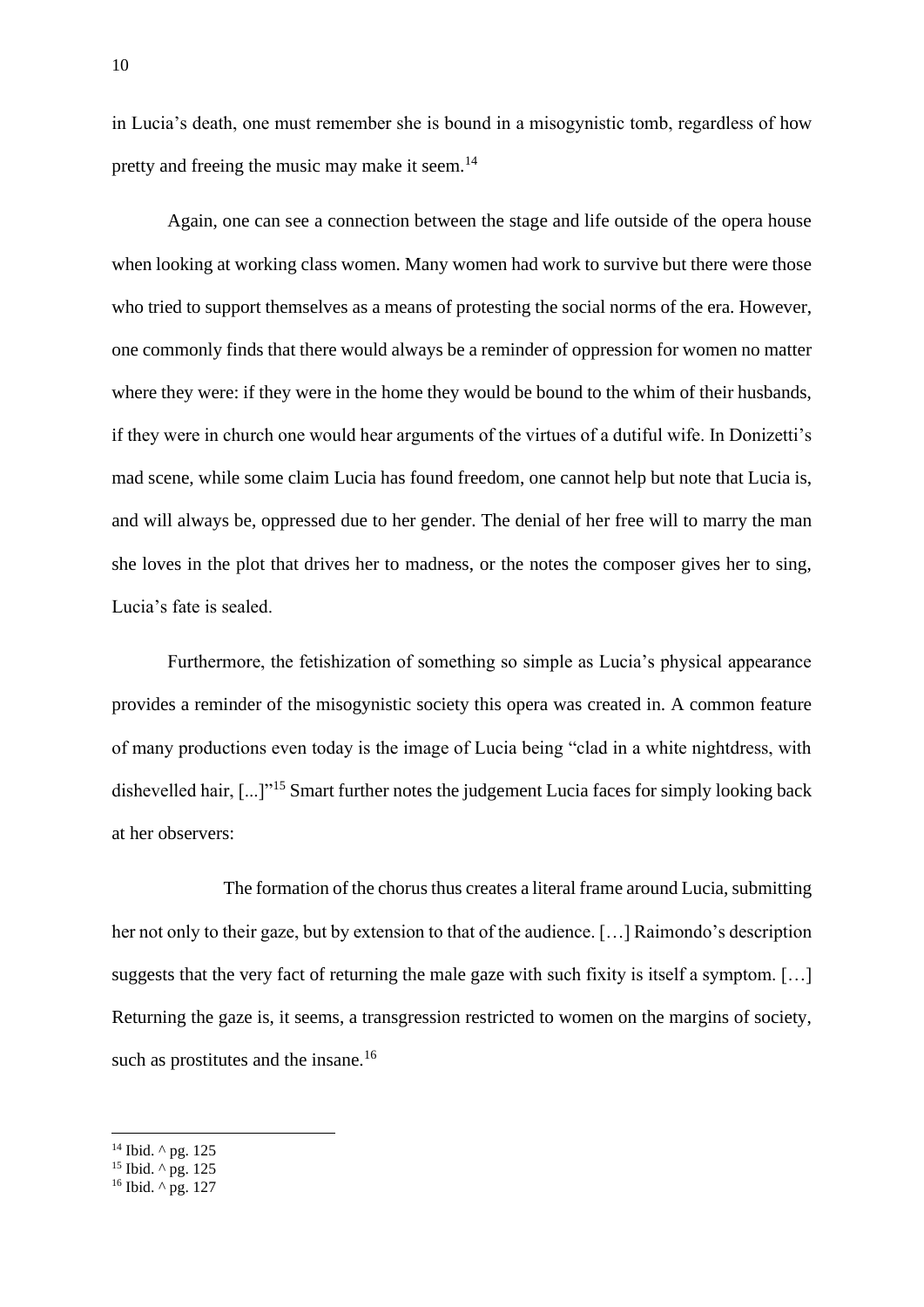In addition to simply looking back at her observers as she walks around in clothes one would only see inside the bedroom, Lucia's voice as well as her body is also a vehicle for oppression, one could argue, in the mad scene aria. The many trills and high notes Lucia sings suggest psychosis and hysteria, but it is important to notice that coloratura in and of itself does not necessarily equate to madness. Coloratura has long been a prominent feature of bel canto opera with the cabaletta aria. What is important to examine here is the false sense of security the cadenza like moments in the mad scene Donizetti writes for her provide. At the end of a phrase, Lucia is allowed almost a sense of formlessness as she leaps into an exorbitant register and concludes her phrases with many embellishment melismas. Lucia is allowed to feel like she is in control, but these melismas always end with a cadence, highlighting that she is indeed not in control. While coloratura may allow her to prolong her freedom, ultimately, she is bound to the cadence, and the longer she prolongs these harmonic moments, the more she only strengthens them when they finally occur.<sup>17</sup>

It seems to be the case that Donizetti's coloratura writing for Lucia is most definitely carefully considered; mellisma, roulades, and trills are littered throughout the opera. However, in Lucia's moment of madness, the coloratura writing for Lucia almost becomes unbearable and one loses any sense of meaning as in order to execute coloratura, words must be repeated, vowels must be dragged out. Donizetti has clearly manipulated the written coloratura so that when adding her own embellishments, Lucia is only reaffirming her deranged mind state with each new trill she adds, much to the titillation of her male voyeurs.

Lucia's oppression can be found through the form  $-$  or lack thereof  $-$  in the musical structure. While the representations coloratura may have are subjective, one cannot deny the break in tradition found in the score. Solita forma, also known as the double aria, is commonly

<sup>&</sup>lt;sup>17</sup> Ibid. ^ pg. 129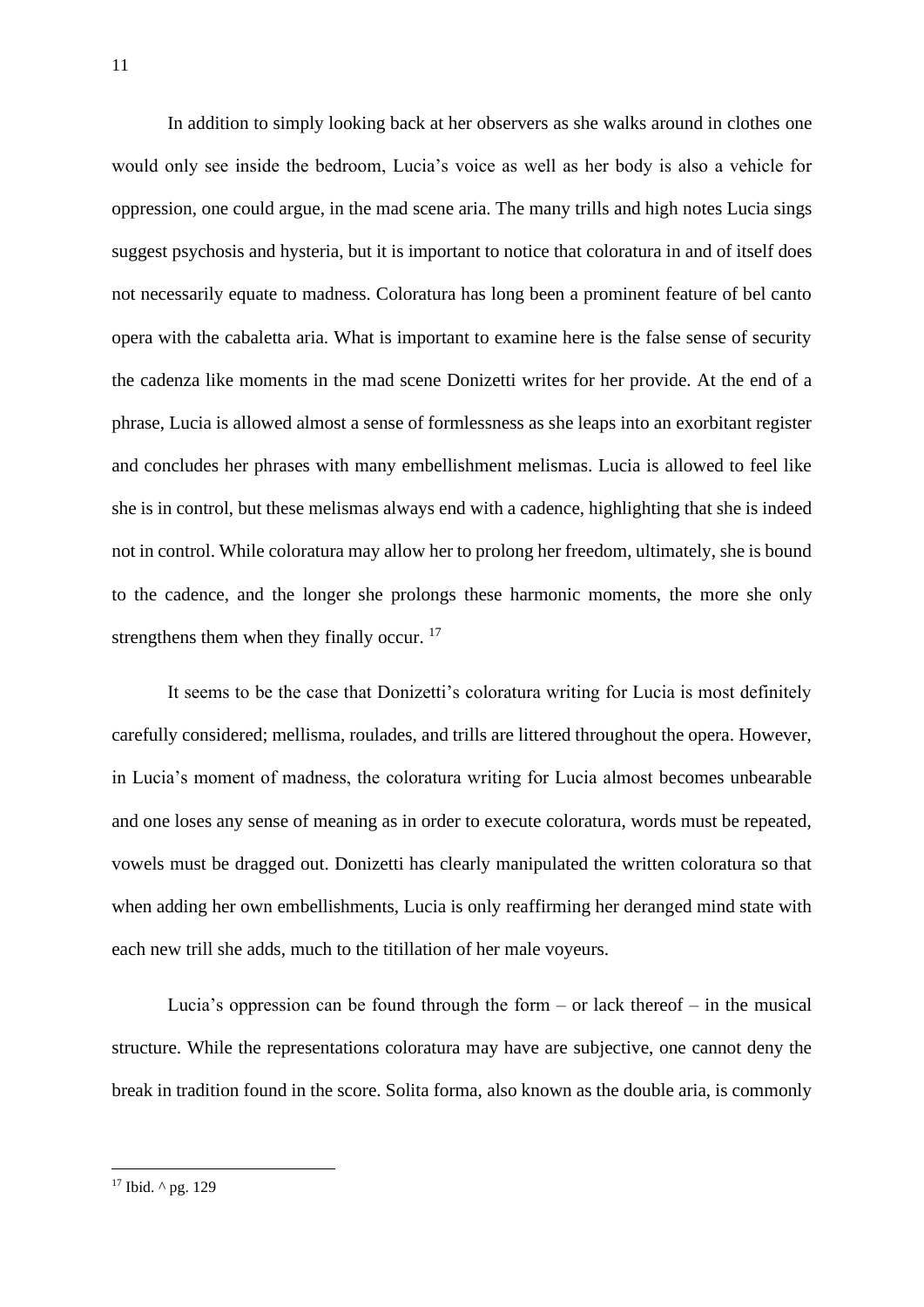mentioned when referencing music from the bel canto operas. This usually takes the form of four main sections: the recitativo, the slow cavatina, an interlude known as the tempo di mezzo, then concluded by the lively cabaletta during which the singer can show off one's skill. This is distorted during the mad scene of *Lucia*, time seems to stand still and a huge musical landscape instead seems to take over any sense of form. There is an example of this in the transition between the scena and the cavatina, highlighting her loss of control and departure from the conventional solita forma structure. Lucia is freed from the aria's usual structure as, instead of moving on as the orchestra does with the modulation to F major and the introduction of the flutes, Lucia continues her recitative. She is almost unaware of the reality around her, instead hallucinating her wedding to Edgardo.

Lucia's words are jarring against the traditional solita forma and it does create a sense of suspended time. One does not know where Lucia is going to go as the orchestra and her are no longer in harmony. This could be declared yet another symptom of her madness, it could also be a deliberate attempt at rejecting societal norms, a moment of freedom.<sup>18</sup> A subtle method through which one could break from patriarchal rules put in place. Unfortunately, it is unclear that Donizetti intended this lack of structure to be feministic by any means. It is most likely a deliberate but subtle attempt at further highlighting Lucia's madness. Regular audiences would be familiar with the popular structure of bel canto arias and this only serves as another example of a foolish young girl being unruly and unnatural in the eyes of a society run by men.

### **CHAPTER FOUR:** *I PURITANI* **AND MADNESS AS PLOT DEVICE**

Bellini's mad scene for *I Puritani* highlights how trivial the concept of a mentally ill person was in the nineteenth century. The second act mad scene is a lengthy double aria, much

 $18$  Ibid.  $\wedge$  pg. 131.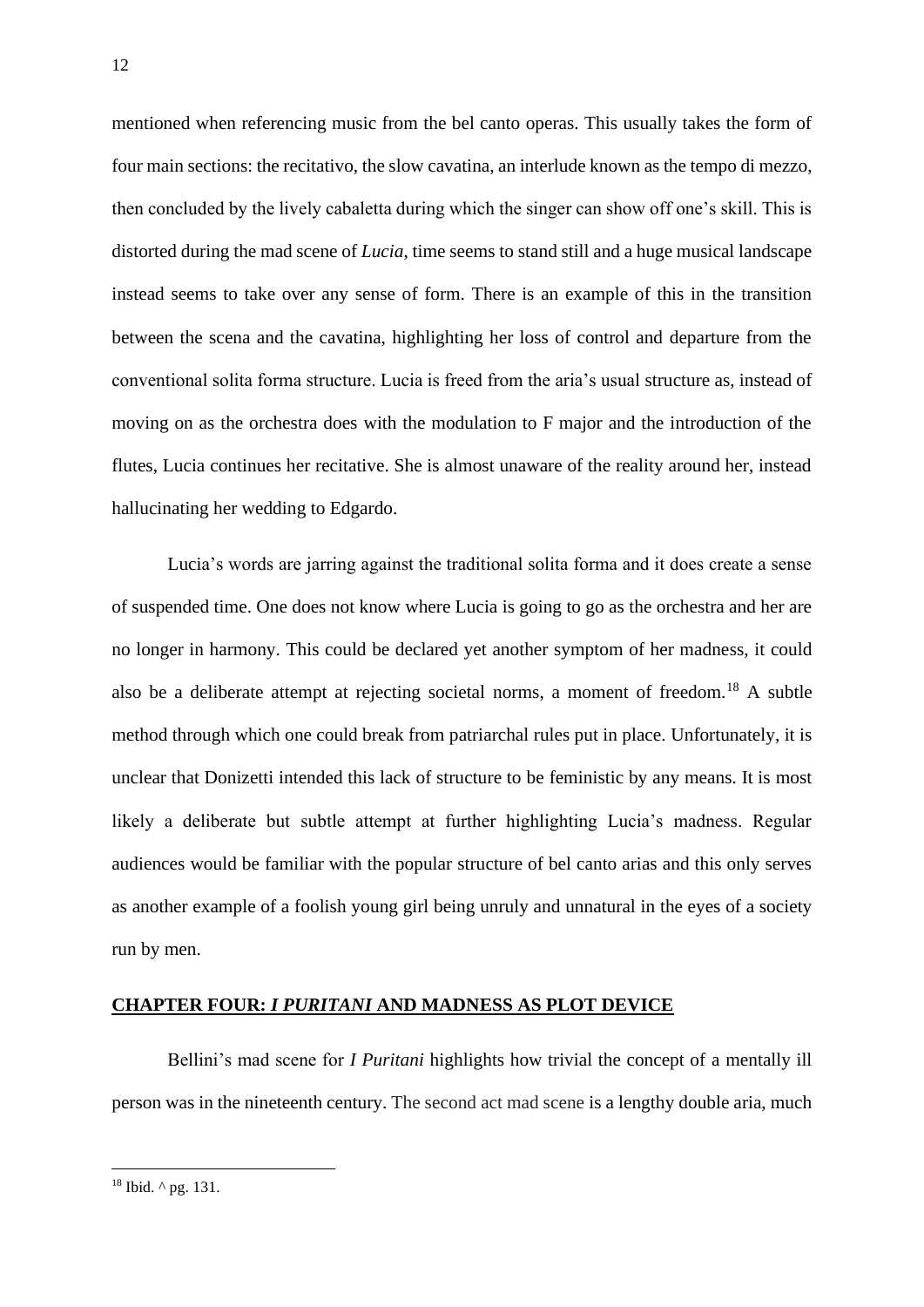like Lucia's but much more traditional in structure. The cavatina evokes a dreamlike state, with Elvira lamenting the assumed betrayal of Arturo. The cabaletta completely flips the atmosphere and Elvira now blissfully sings to her Arturo, telling him to hurry and return to her. Elvira's mind can collapse in a matter of moments, suggesting that her mental capacity hinges on a whether her beloved male companion is with her. Elvira's almost robotic dependence on a man further reflects the nineteenth century notion that a woman could not survive without a husband.

Furthermore, in looking at Bellini's characterisation of Elvira, one cannot help but think of Rosseau, the antifeminist philosopher.<sup>19</sup> Elvira lacks the mental strength to cope without Arturo and appears to become inconsolable upon learning of Arturo's appeared betrayal. The inability to think for oneself and consider the abundant reasons why Arturo –  $a$ royalist – would be fleeing with a deposed queen makes Elvira come across as deeply naive. This portrayal of a weak, unthinking woman, unable to exist without a man to love recalls Rosseau's concerning beliefs about women. Especially after the Enlightenment era, a time of social progress, these beliefs feel deeply out of place in the nineteenth century.

The fickle nature of madness in Bellini's *I Puritani* also reaffirms the notion described earlier that women could go mad at any time, for any number of reasons. As mentioned, Bellini writes three mad scenes for Elvira. The first being when she finds out that Arturo has fled, the second being her main scene as she imagines her marriage to Arturo, and her third occurring after being told Arturo has been arrested. It is important to note here that after the famous second mad scene; Elvira is finally told the true story and seemingly comes to her senses again. Her descent into madness a third time is absurd, as if one can just switch psychosis on and off.

<sup>&</sup>lt;sup>19</sup> Weiss, Penny A. "Rousseau, Antifeminism, and Woman's Nature." Political Theory, vol. 15, no. 1, 1987, pp. 81. ACCESSED ONLINE: JSTOR, [www.jstor.org/stable/191721.](http://www.jstor.org/stable/191721) 4<sup>th</sup> January 2019.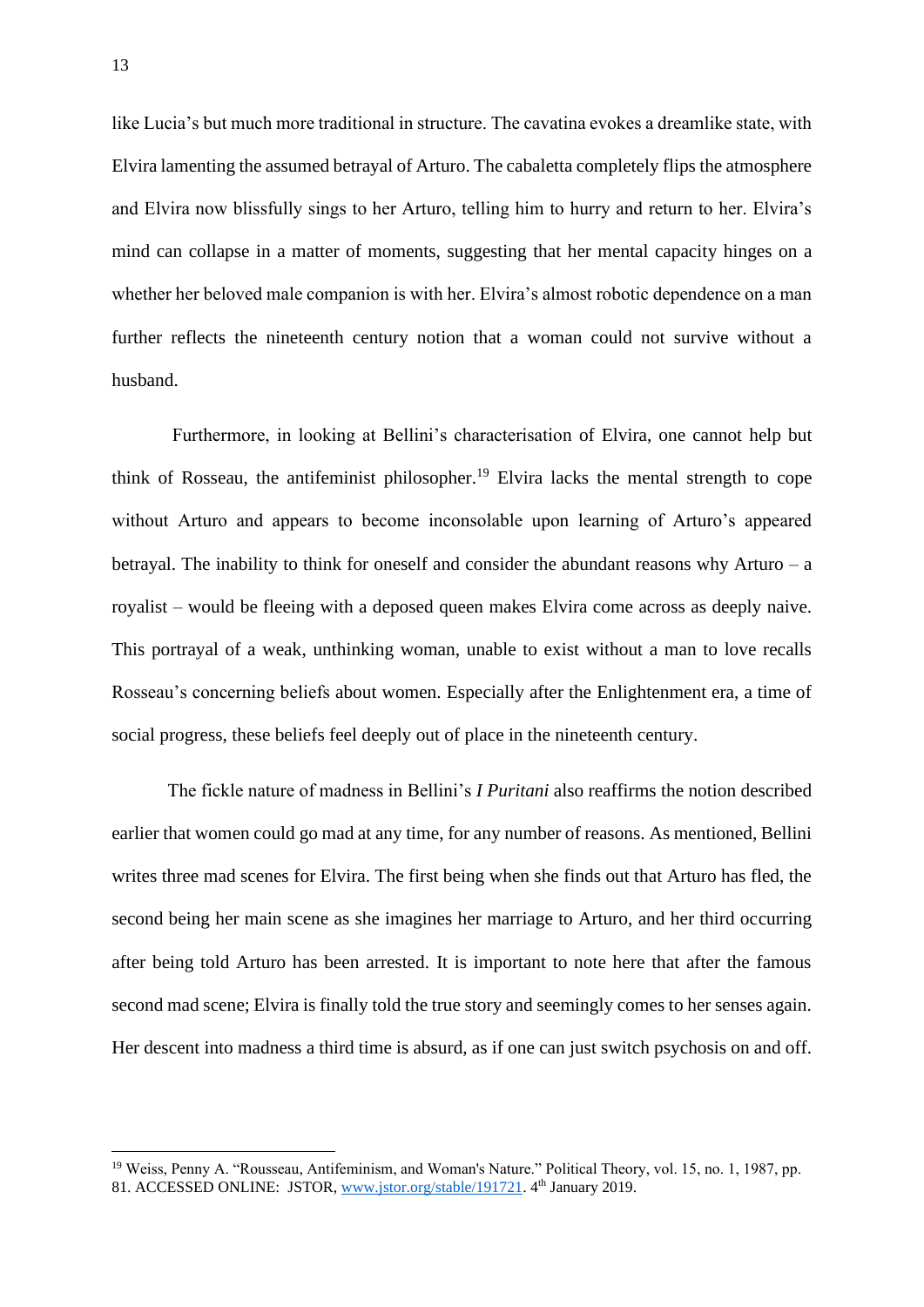What Bellini really seems to be depicting here is hysteria, a common – and misogynistic – affliction amongst women in the nineteenth century as Sigurdoardottir notes:

New diagnosis included hysteria, anorexia nervosa and neurasthenia, almost all exclusively attributed to women. […]. Nervosa anorexia was seen as a self-sacrificing and a very feminine disease while hysteria was often deemed selfish and destructive, a rebellion of which doctors did not approve.<sup>20</sup>

Another argument against Elvira's three mad scenes can be found in comparing how the first and third scenes occur. Elvira believes Arturo has left her which causes a breakdown. After hearing the true story behind his intentions, she regains her sanity before plummeting again after being informed of his arrest. This reflects the belief that women in the nineteenth century did not have the mental capacity to absorb much information. Clarke in his 1875 book *Sex and Education; or, a Fair Chance for Girls* notes how while women were becoming more educated like their male counterparts, these women were also more likely to suffer from diseases and instabilities of the nervous system. One of these including the archaic illness: hysteria $21$ .

Unlike Donizetti's Lucia, Elvira's madness comes out of nowhere and reappears when it is convenient to drive the plot. Bellini waters down the character and woman of Elvira to a mere plot device, using oppressive beliefs against her. Elvira becomes unbelievable, her erratic mental state is both tragic and laughable. This is all made worse when one remembers the second mad scene has Elvira in a white wedding regalia as she floats and dances along the stage in many productions. The common trope of the Ophelia as an ironic, crude joke atop the rest of the problematic embodiments of misogyny one finds in Elvira.

<sup>20</sup> Sigurdoardottir, Ibid. ^ pg. 3

<sup>&</sup>lt;sup>21</sup> Ibid.  $\wedge$  pg. 7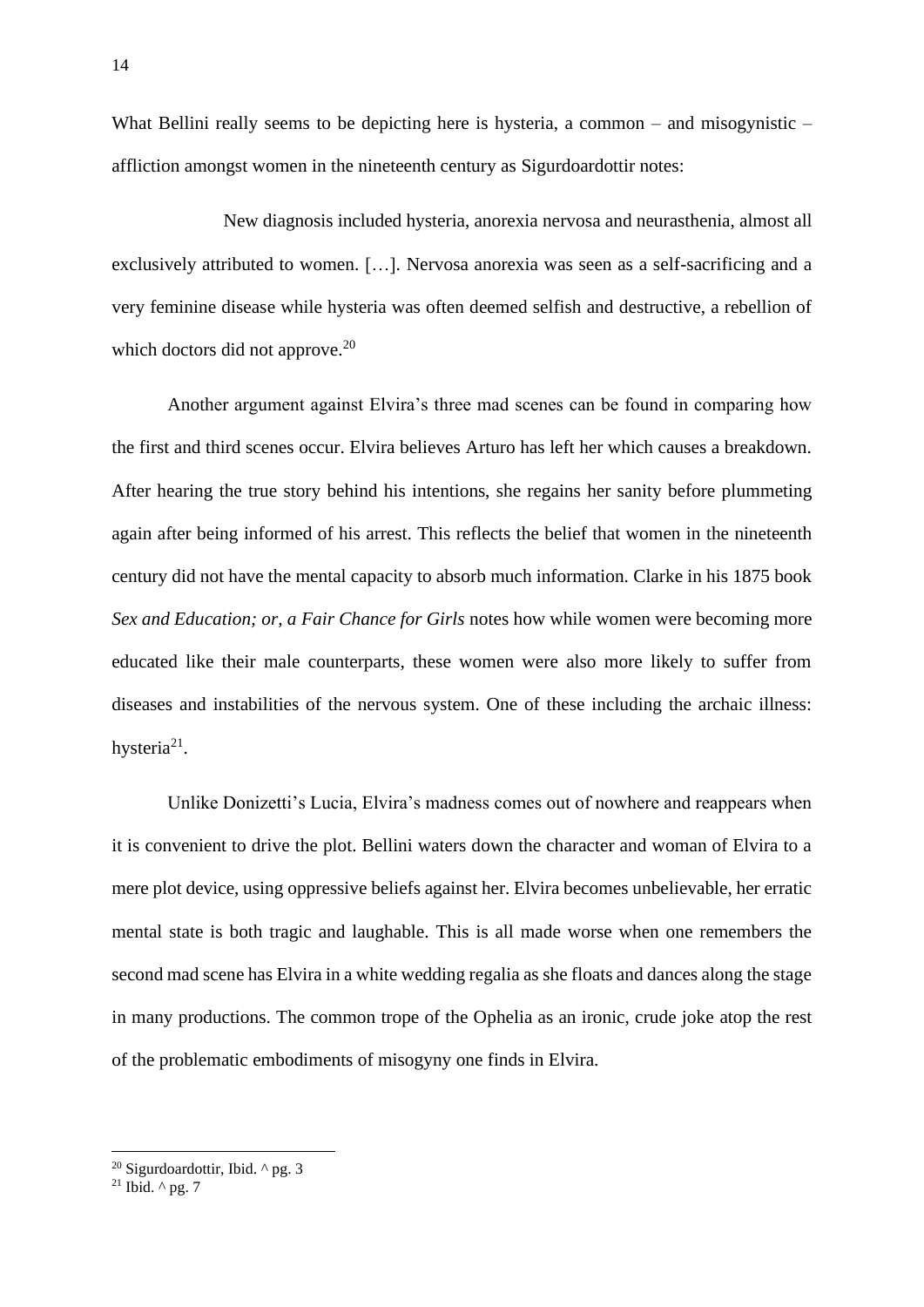## **CONCLUSION**

Donizetti's *Lucia di Lammermoor* immortalises the attitudes towards women in the nineteenth century as seen through her costume – deeply inspired by fascination with the famous Shakespearean Ophelia which served as an archetype of madness to many in the nineteenth century to the point that asylum uniforms began to adopt her appearance. Lucia's twisted sense of freedom she is given through her coloratura and the manipulation of structure is also a commentary on the cruel reality of lives for many women in the nineteenth century; those that tried desperately not to rely on a husband. Those that were tricked into thinking one could support oneself and be a free woman yet ultimately being forced into marriage or face death due to starvation or homelessness from lack of a living wage. The dichotomy between Lucy and Lucia, Scott's original novel and Donizetti's adaption is quite evident that mental illness in women was something to be dramatized, trivialised, and sexualised. A woman of whom her male audience can look upon with lust and romance.

Donizetti's Lucy is no longer a human, but property of man and a representation of man's expectations of the women in their lives. To be judged harshly and swiftly upon any sign of resistance; all recognisable facets of regular contemporary life which ultimately prove that the mad scene, inherently, is indeed an ode to misogyny. At best Lucia is a spectacle for the male gaze, forced to present fiendishly difficult coloratura to a standard of utter perfection in nothing but a sheer nightdress, at worst she is a tragic embodiment of the struggle of real-life women transferred into the opera house and illuminated by stage lights. This oppression is reaffirmed when examining Bellini's Elvira and her mad scenes, littered with the same issues in addition to diluting a lead character down to a tragic means of driving the plot.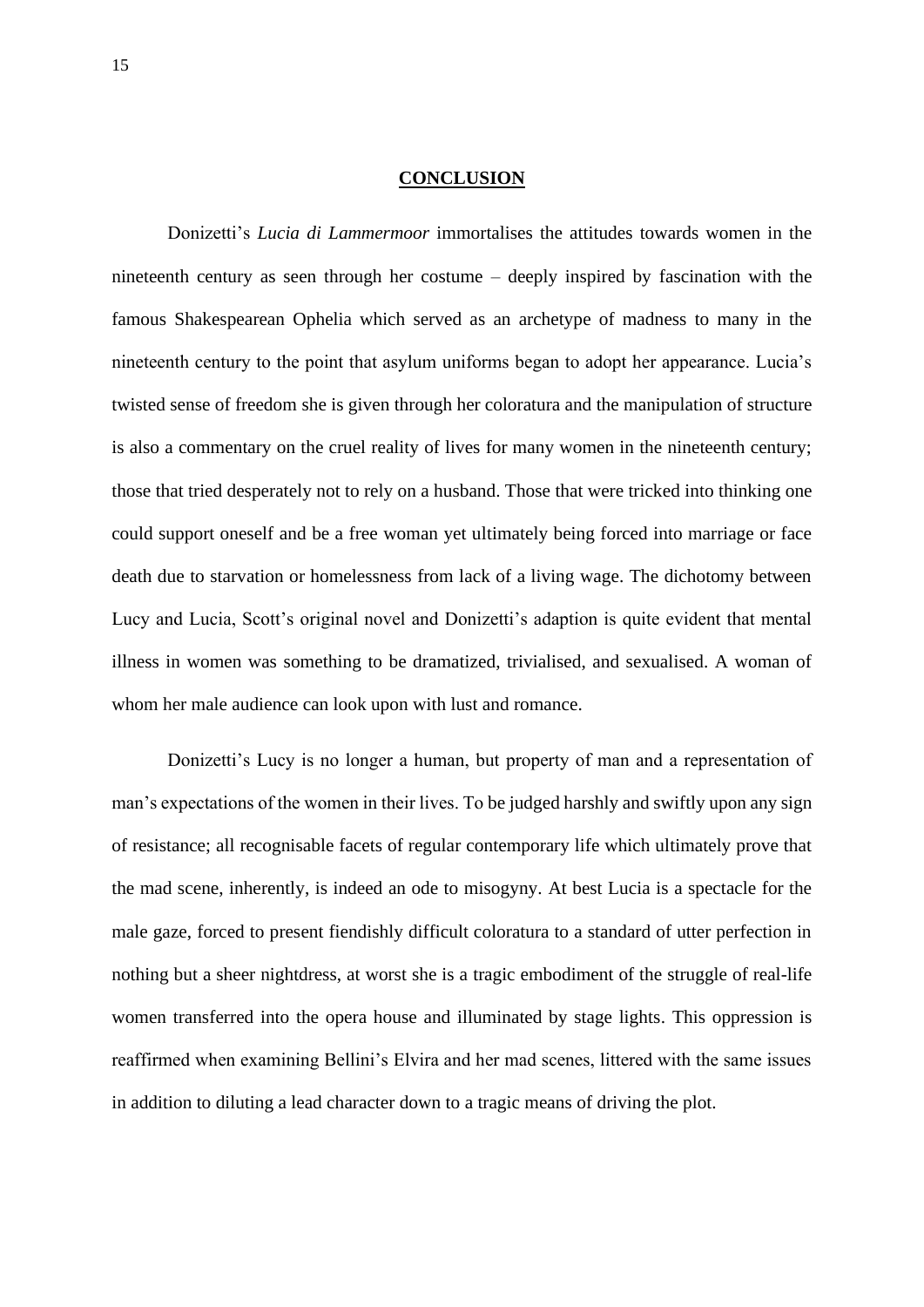This essay's examination of real-life society and the oppression of women in the nineteenth century highlights the misogyny of the bel canto mad scene and acknowledges the importance of looking beyond the stage. By drawing parallels between the struggles of real women, and how these struggles are referenced on the stage, one can ultimately scrutinise the opera in greater detail, and with broader scope.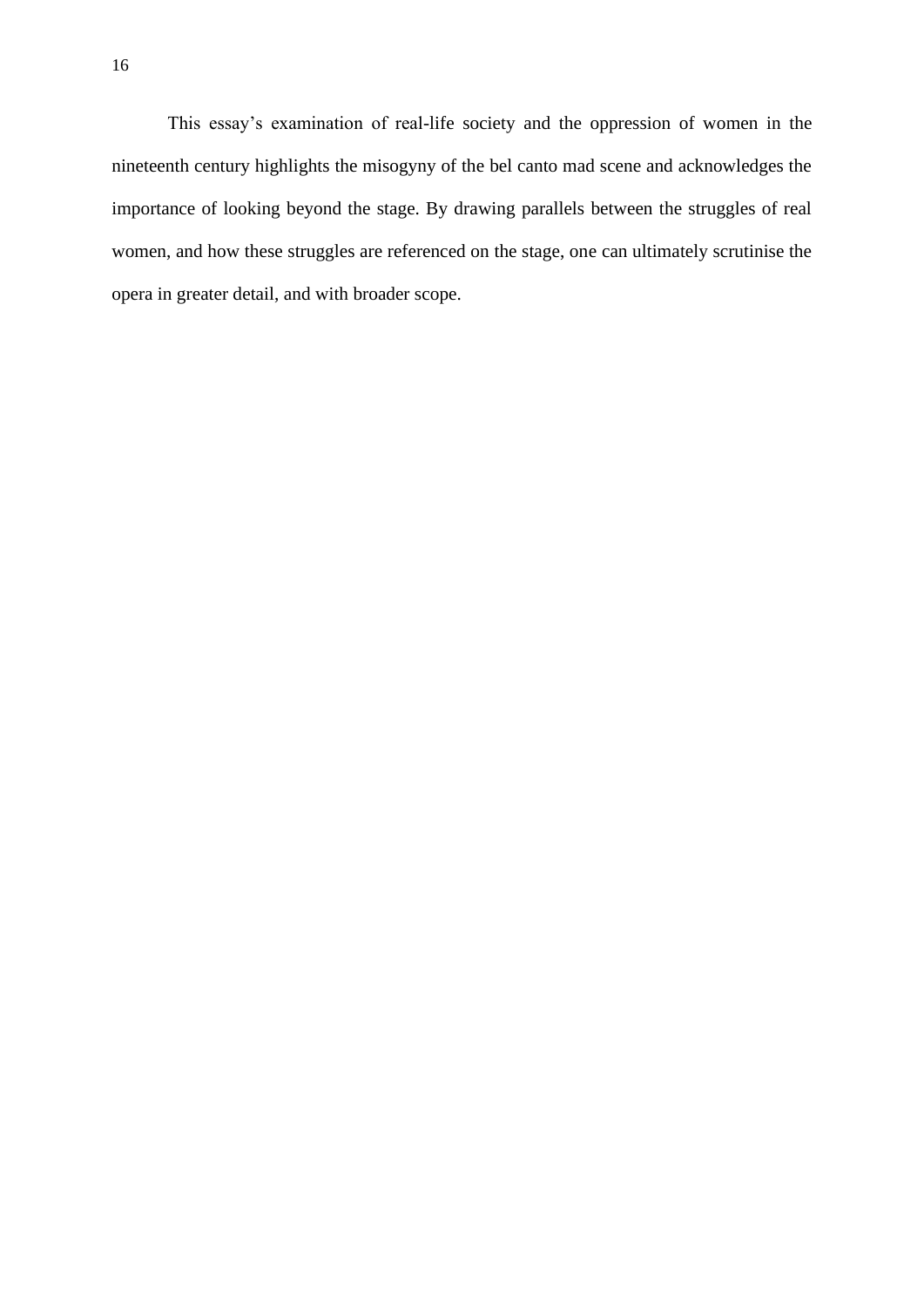## **BIBLOGRAPHY**

- 1. Ann Heilmann. "First-Wave Feminist Engagements with History: Introduction." *Victorian Review*, vol. 31, no. 1, 2005, pp. 1–4. ACCESSED ONLINE: JSTOR, www.jstor.org/stable/27793561.
- 2. Aude Fauvel. "Crazy brains and the weaker sex: the British case (1860-1900)" (Trans. Jane Yeoman), Clio, Vol. 30, 2013. ACCESSED ONLINE: <https://journals.openedition.org/cliowgh/352>
- 3. Carolyn Abate. (ed. Solie, A. Ruth), "Opera; or, The Envoicing of Women" in *Musicology and difference*. *University of California Press* pp. 225-259
- 4. Carolyn Abate. *Unsung Voices: Opera and Musical Narrative in the Nineteenth Century,* Princeton University Press, 1991.
- 5. Catherine Clement. Opera: *The Undoing of Women*, trans. Betsy Wing*,* University of Minnesota Press, 1988.
- 6. Courtney Miller. "The Evolution of Madness: the Portrayal of Insanity in Opera", Honors Theses 264, *Eastern Kentucky University: Encompass*. 2015. ACCESSED ONLINE:

[https://encompass.eku.edu/cgi/viewcontent.cgi?article=1310&context=honors\\_theses](https://encompass.eku.edu/cgi/viewcontent.cgi?article=1310&context=honors_theses) 13<sup>th</sup> January 2019.

7. Elísabet Rakel Sigurðardóttir. "Women and Madness in the 19th Century. The effects of oppression on women's mental health", Bachelor's Thesis. *University of Iceland: Skemann*, 1978. ACCESSED ONLINE:

[https://skemman.is/bitstream/1946/16449/1/BA-ElisabetRakelSigurdar.pdf 13th](https://skemman.is/bitstream/1946/16449/1/BA-ElisabetRakelSigurdar.pdf%2013th%20January%202019)  [January 2019.](https://skemman.is/bitstream/1946/16449/1/BA-ElisabetRakelSigurdar.pdf%2013th%20January%202019)

8. Ellen Rosand. *Operatic Madness: A Challenge to Convention.* (ed. Steven Paul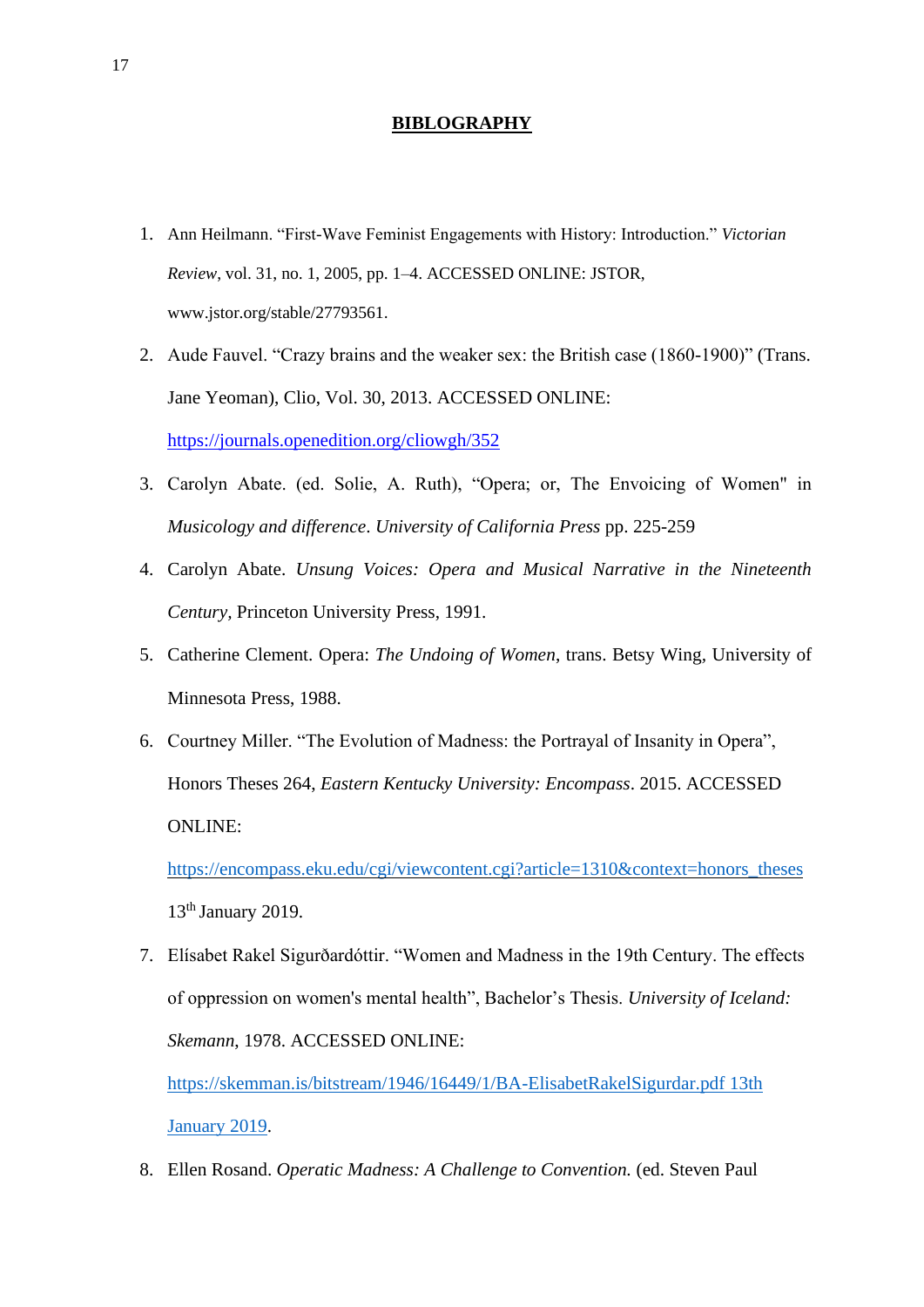- 9. Erfurth, and P. Hoff. "Mad Scenes in Early 19th-century Opera*." Acta Psychiatrica Scandinavica* 102, no. 4, pp. 310-13. 2000.
- 10. Harold S. Powers. "'La Solita Forma' and 'The Uses of Convention.'" *Acta Musicologica*, vol. 59, no. 1, pp. 65–90. 1987.
- 11. Karyn Pendle. *Women and Music: A History*, Indiana University Press, 2001.
- 12. Marcia J. Citron. *Gender and the Musical Canon*, CUP Archive, 1993.
- 13. Mary Ann Smart, "Dalla Tomba Uscita: Representations of Madness in Nineteenth-Century Italian Opera" (PhD Diss., *Cornell University*, 1994), 21.
- 14. Mary Ann Smart. "The Silencing of Lucia." *Cambridge Opera Journal,* Vol*.* 4, no. 2, pp. 119-141. 1992.
- 15. Mary Ann Smart. *Siren Songs: Representations of Gender and Sexuality in Opera*, *Princeton University Press*, 2000.
- 16. Weiss, Penny A. "Rousseau, Antifeminism, and Woman's Nature." Political Theory, vol. 15, no. 1, 1987, pp. 81-98. ACCESSED ONLINE: JSTOR, [www.jstor.org/stable/191721.](http://www.jstor.org/stable/191721) 4<sup>th</sup> January 2019.
- 17. Rachel Christenson. "Expressions of Madness in Coloratura Mad Scenes of Bel Canto Operas", Senior Honors Thesis, *Liberty University Digital Commons*. 2017. ACCESSED ONLINE:

<https://digitalcommons.liberty.edu/cgi/viewcontent.cgi?article=1743&context=honors> 13<sup>th</sup> January 2019.

- 18. Ruth A. Solie. *Musicology and Difference: Gender and Sexuality in Music Scholarship*, University of California Press; New Ed edition, 1995.
- 19. Scher) Cambridge: Cambridge University Press, 1992.
- 20. Sophie Drinker. (ed. Solie, A. Ruth) *Music and Women: The Story of Women in Their Relation to Music*, Feminist Press at CUNY, 1995.